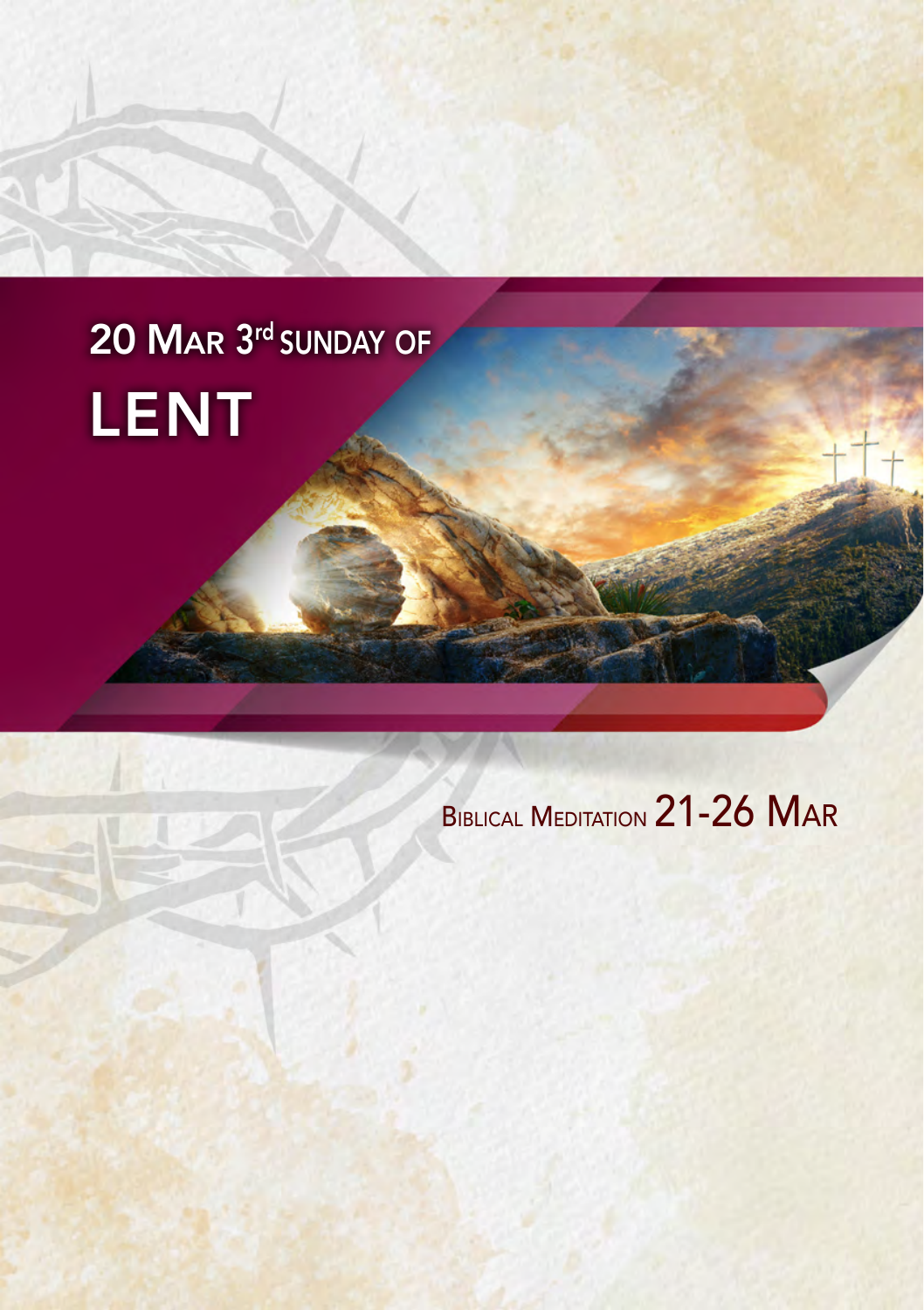

Jesus said to them, "Surely you will quote this proverb to me: 'Physician, heal yourself!' And you will tell me, 'Do here in your hometown what we have heard that you did in Capernaum.'" "Truly I tell you," he continued, "no prophet is accepted in his hometown. I assure you that there were many widows in Israel in Elijah's time, when the sky was shut for three and a half years and there was a severe famine throughout the land. Yet Elijah was not sent to any of them, but to a widow in Zarephath in the region of Sidon. And there were many in Israel with leprosy in the time of Elisha the prophet, yet not one of them was cleansed—only Naaman the Syrian." All the people in the synagogue were furious when they heard this. They got up, drove him out of the town, and took him to the brow of the hill on which the town was built, in order to throw him off the cliff. But he walked right through the crowd and went on his way. (Luke 4:23–30)

# **MEDITATE**

If we only mistake or jealous of others who are gifted, we will forget that we also have the chance of receiving gifts. Worst still, we will only go further and turn to blame the act and reason for the gift-giver, or even putting others in danger. We may not have reached that stage, but pray for God's mercy to help us see our spiritual poverty or frailty, so that we will not repeat the mistake the Jews made in the first century.

# **Pray**

Look upon the heart-felt desires of your humble servants, Almighty God, and stretch forth the right hand of your majesty to be our defense against all our enemies; through Jesus Christ our Lord, who lives and reigns with you and the Holy Spirit, one God, for ever and ever. Amen.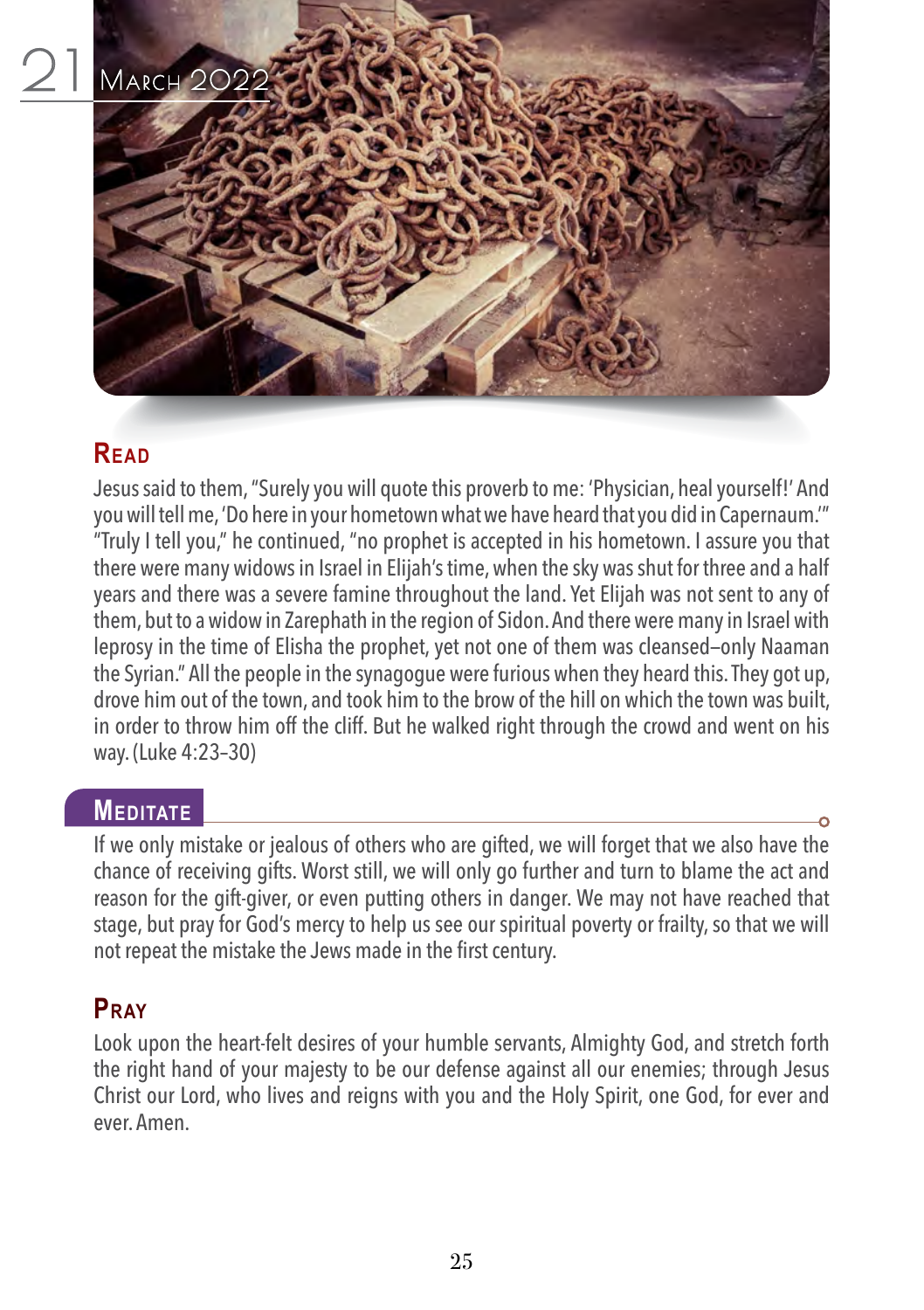

Then Peter came to Jesus and asked, "Lord, how many times shall I forgive my brother or sister who sins against me? Up to seven times?" Jesus answered, "I tell you, not seven times, but seventy-seven times. "Therefore, the kingdom of heaven is like a king who wanted to settle accounts with his servants. As he began the settlement, a man who owed him ten thousand bags of gold was brought to him. Since he was not able to pay, the master ordered that he and his wife and his children and all that he had be sold to repay the debt. "At this the servant fell on his knees before him. 'Be patient with me,' he begged, 'and I will pay back everything.' The servant's master took pity on him, canceled the debt and let him go. "But when that servant went out, he found one of his fellow servants who owed him a hundred silver coins. He grabbed him and began to choke him. 'Pay back what you owe me!' he demanded. "His fellow servant fell to his knees and begged him, 'Be patient with me, and I will pay it back.' "But he refused. Instead, he went off and had the man thrown into prison until he could pay the debt. When the other servants saw what had happened, they were outraged and went and told their master everything that had happened. "Then the master called the servant in. 'You wicked servant,' he said, 'I canceled all that debt of yours because you begged me to. Shouldn't you have had mercy on your fellow servant just as I had on you?' In anger his master handed him over to the jailers to be tortured, until he should pay back all he owed. "This is how my heavenly Father will treat each of you unless you forgive your brother or sister from your heart." (Matthew 18:21–35)

# **MEDITATE**

May God grant us sufficient wisdom and a great loving heart that reveal God's grace and mercy.

# **Pray**

O Lord, we beseech you mercifully to hear us; and grant that we, to whom you have given a fervent desire to pray, may, by your mighty aid, be defended and comforted in all dangers and adversities; through Jesus Christ our Lord, who lives and reigns with you and the Holy Spirit, one God, for ever and ever. Amen.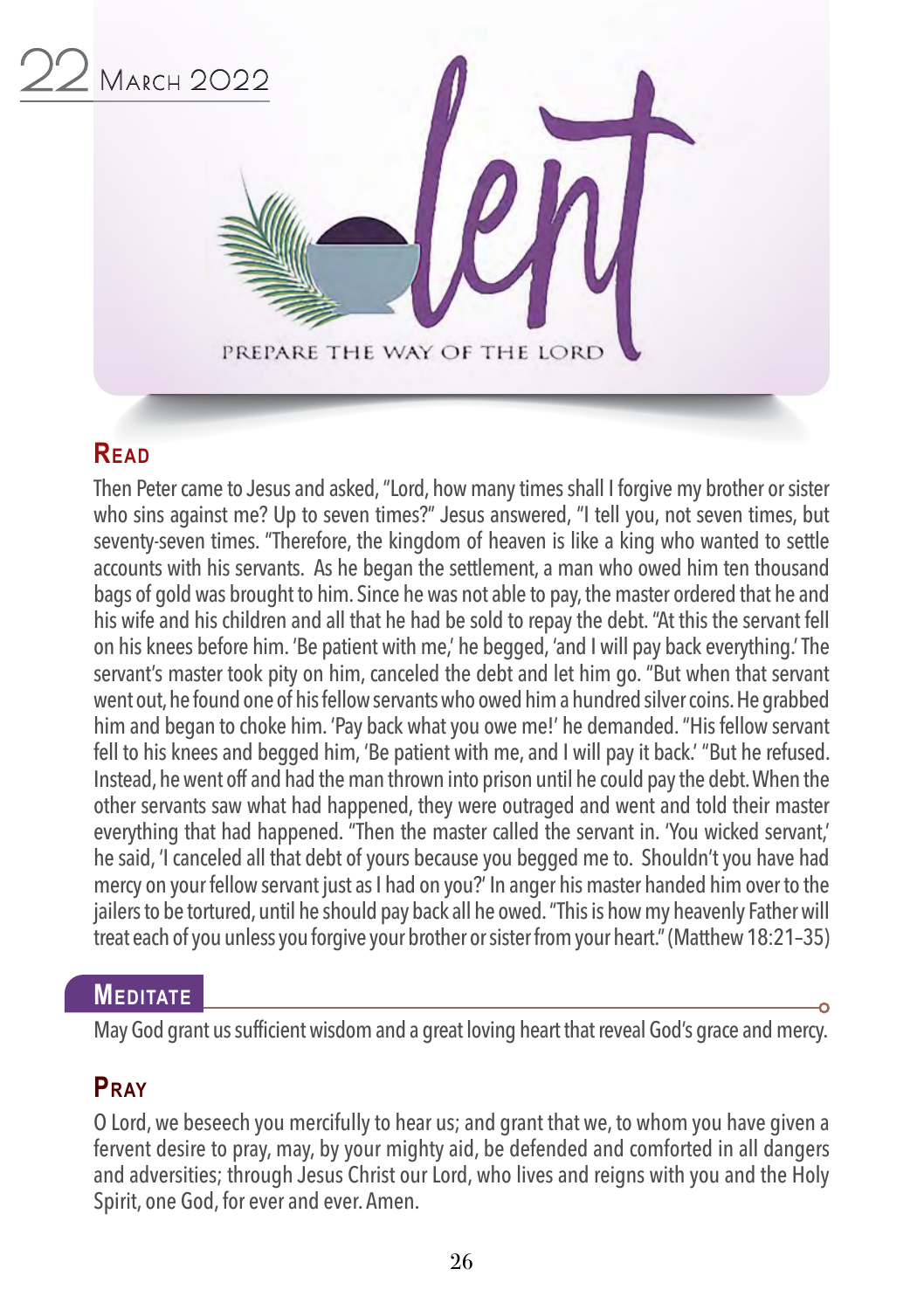

"Do not think that I have come to abolish the Law or the Prophets; I have not come to abolish them but to fulfill them. For truly I tell you, until heaven and earth disappear, not the smallest letter, not the least stroke of a pen, will by any means disappear from the Law until everything is accomplished. Therefore anyone who sets aside one of the least of these commands and teaches others accordingly will be called least in the kingdom of heaven, but whoever practices and teaches these commands will be called great in the kingdom of heaven. (Matthew 5:17–19)

# **MEDITATE**

During the pandemic, it is essential to learn about the knowledge related to the viruses and adhere to personal anti-epidemic measures. The consequence may be serious if we contract the disease.

Similarly, children of God should learn more about the Word of God, so that the Holy Spirit may influence us and guide us to walk in the truth with God and take delight in Him.

# **Pray**

Give ear to our prayers, O Lord, and direct the way of your servants in safety under your protection, that, amid all the changes of our earthly pilgrimage, we may be guarded by your mighty aid; through Jesus Christ our Lord, who lives and reigns with you and the Holy Spirit, one God, for ever and ever. Amen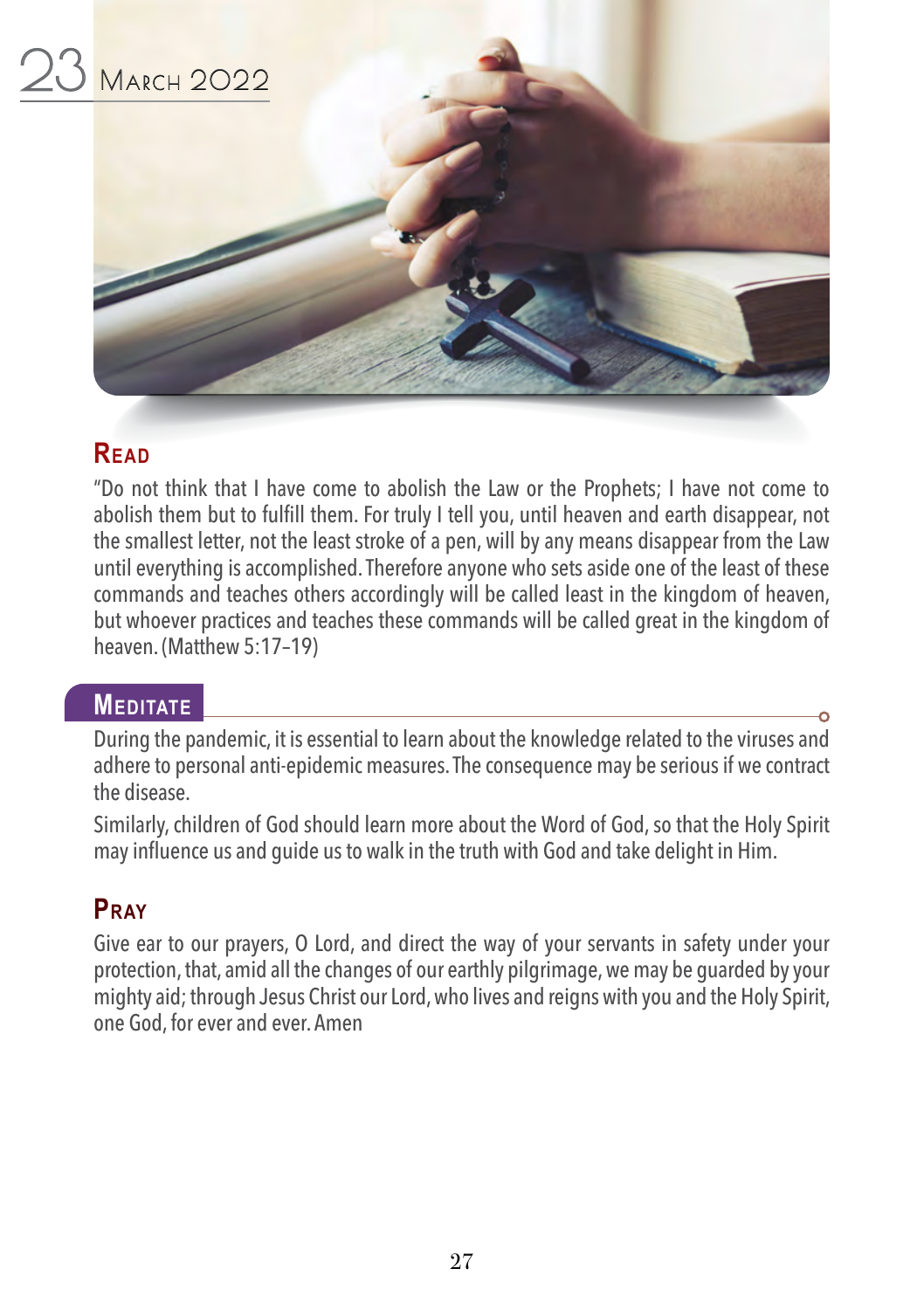

Jesus was driving out a demon that was mute. When the demon left, the man who had been mute spoke, and the crowd was amazed. But some of them said, "By Beelzebul, the prince of demons, he is driving out demons." Others tested him by asking for a sign from heaven. Jesus knew their thoughts and said to them: "Any kingdom divided against itself will be ruined, and a house divided against itself will fall. If Satan is divided against himself, how can his kingdom stand? I say this because you claim that I drive out demons by Beelzebul. Now if I drive out demons by Beelzebul, by whom do your followers drive them out? So then, they will be your judges. But if I drive out demons by the finger of God, then the kingdom of God has come upon you. "When a strong man, fully armed, guards his own house, his possessions are safe. But when someone stronger attacks and overpowers him, he takes away the armor in which the man trusted and divides up his plunder. "Whoever is not with me is against me, and whoever does not gather with me scatters. (Luke 11:14–23)

### **MEDITATE**

Being 'with me' means taking the same side as mine, whereas 'to gather' means pulling others together. 'Whoever is not with me' means not taking the same side as the Lord's, whereas 'whoever does not gather with me' means not bringing people to God.

In the spiritual world, there are only the Kingdom of God and that of Satan, but not any socalled 'bi-partisan' areas. Therefore, whoever does not stand on the Lord's side is 'against me (the Lord)', and whoever does not bring people to the Lord 'scatters'. These people belong to Satan. People are always utilitarian. They are fence-fitters who just stand with the stronger side. Whoever is double-minded will be despised by the Lord Jesus.

Life involves series of choices. Even if you don't make any choices, you are already choosing not to choose. As our accountability for our life choices are inevitably, let us make the right choices for the right matters!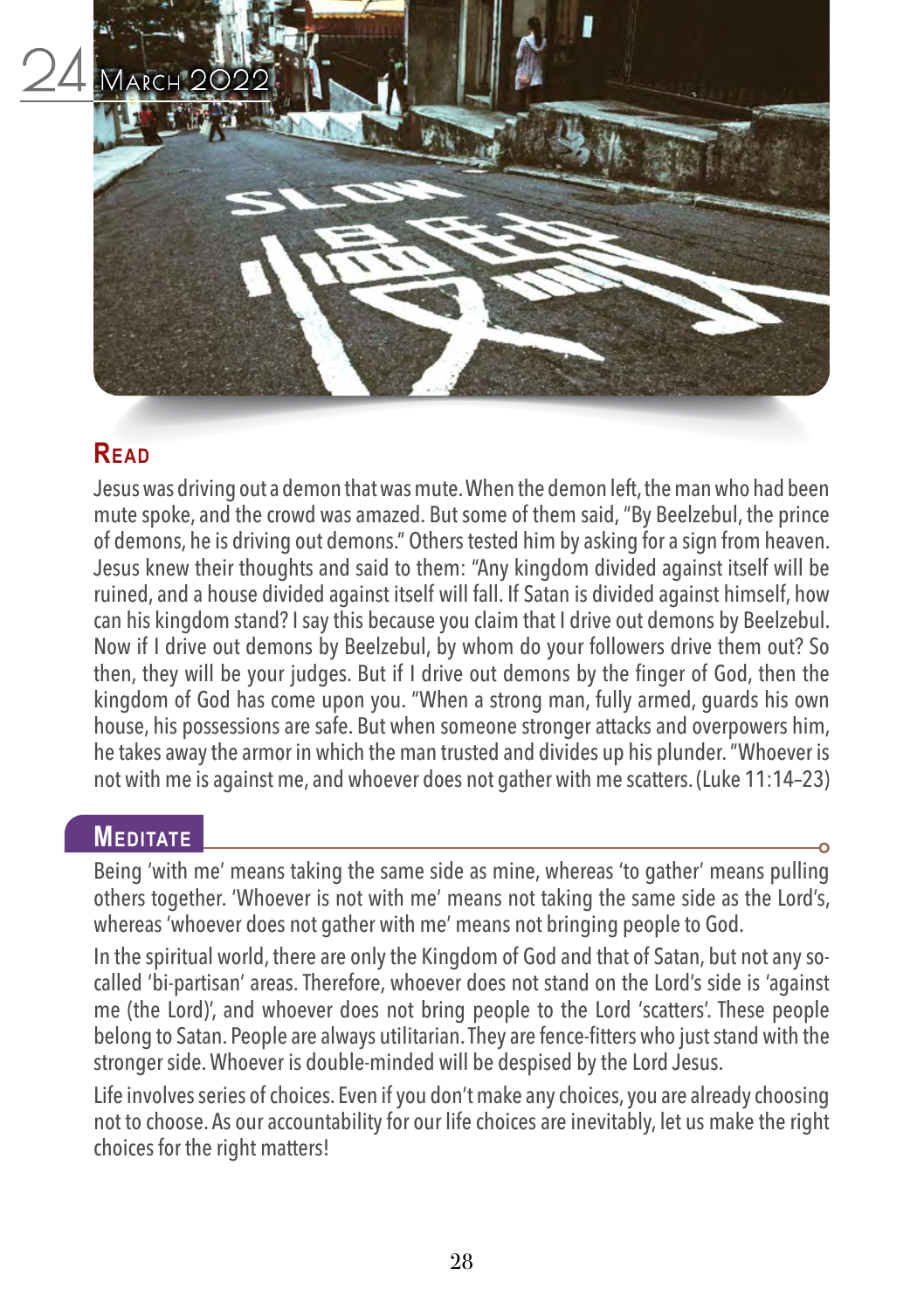# **Pray**

Keep watch over your Church, O Lord, with your unfailing love; and, since it is grounded in human weakness and cannot maintain itself without your aid, protect it from all danger, and keep it in the way of salvation; through Jesus Christ your Son our Lord, who lives and reigns with you and the Holy Spirit, one God, for ever and ever. Amen.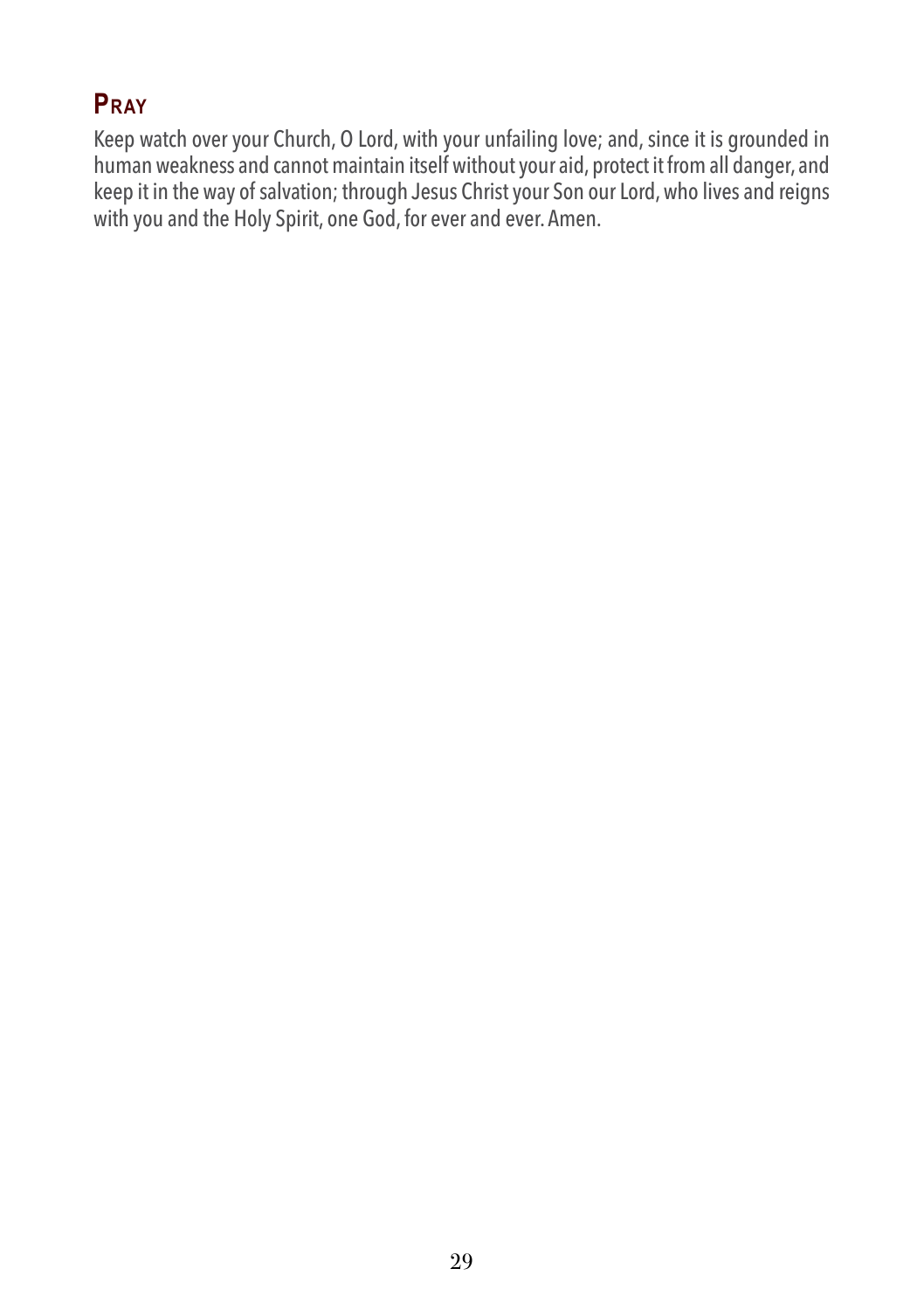

In the sixth month of Elizabeth's pregnancy, God sent the angel Gabriel to Nazareth, a town in Galilee, to a virgin pledged to be married to a man named Joseph, a descendant of David. The virgin's name was Mary. The angel went to her and said, "Greetings, you who are highly favored! The Lord is with you." Mary was greatly troubled at his words and wondered what kind of greeting this might be. But the angel said to her, "Do not be afraid, Mary; you have found favor with God. You will conceive and give birth to a son, and you are to call him Jesus. He will be great and will be called the Son of the Most High. The Lord God will give him the throne of his father David, and he will reign over Jacob's descendants forever; his kingdom will never end." "How will this be," Mary asked the angel, "since I am a virgin?" The angel answered, "The Holy Spirit will come on you, and the power of the Most High will overshadow you. So the holy one to be born will be called the Son of God. Even Elizabeth your relative is going to have a child in her old age, and she who was said to be unable to conceive is in her sixth month. For no word from God will ever fail." "I am the Lord's servant," Mary answered. "May your word to me be fulfilled." Then the angel left her. (Luke 1:26-38)

# **MEDITATE**

Life is full of challenges: challenges on physical health or in our marriage. We may also be facing the same challenge or risk right now. Christian faith may be over-simplified as a set of rules and regulations. Even worship may be quantified, and the importance of relationship is being neglected. It is hoped that Mary's willingness continues to renew our hearts and minds and help us learn from her pure faith.

# **Pray**

Pour your grace into our hearts, O Lord, that we who have known the incarnation of your Son Jesus Christ, announced by an angel to the Virgin Mary, may by his cross and passion be brought to the glory of his resurrection; who lives and reigns with you, in the unity of the Holy Spirit, one God, now and for ever. Amen.